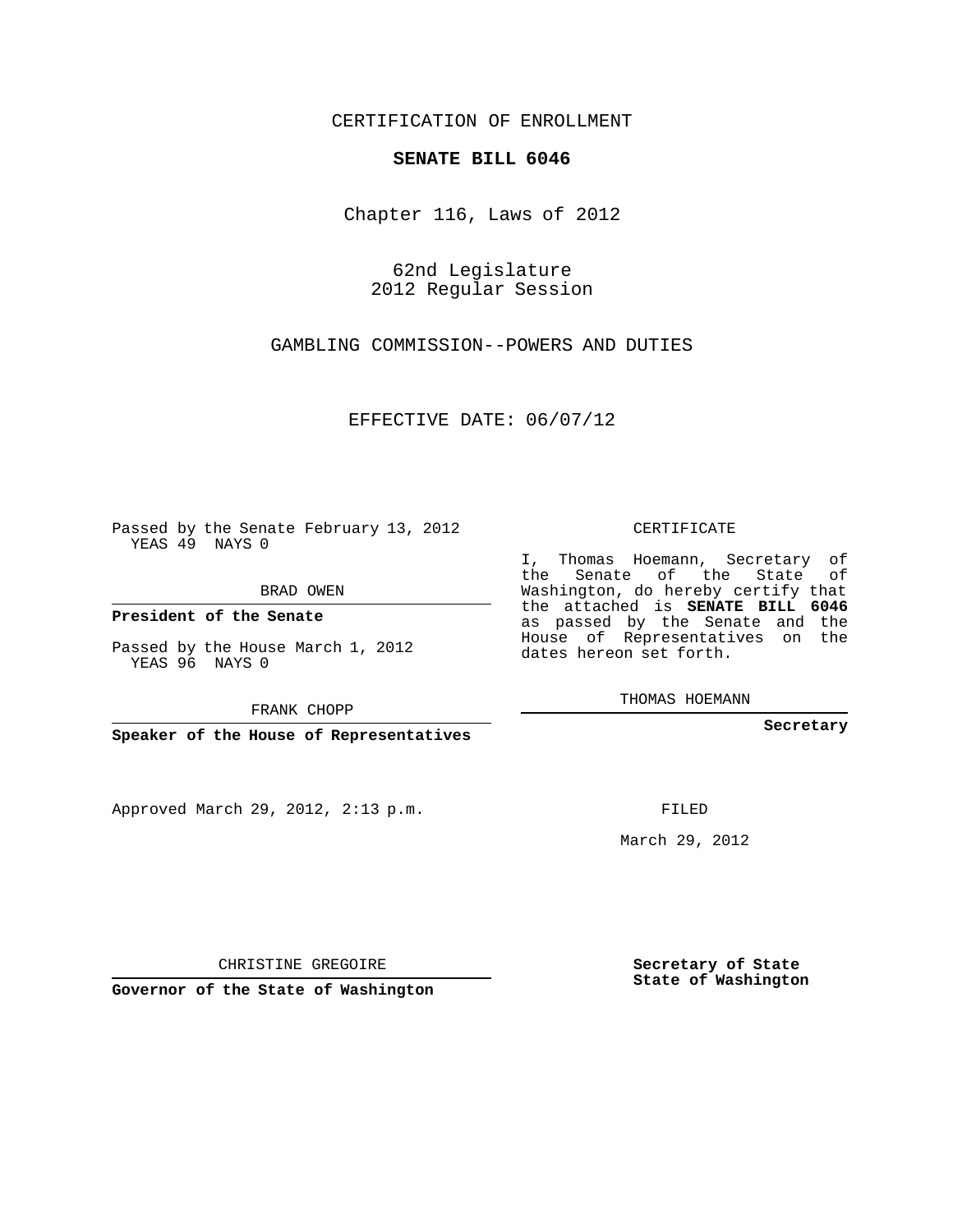## **SENATE BILL 6046** \_\_\_\_\_\_\_\_\_\_\_\_\_\_\_\_\_\_\_\_\_\_\_\_\_\_\_\_\_\_\_\_\_\_\_\_\_\_\_\_\_\_\_\_\_

\_\_\_\_\_\_\_\_\_\_\_\_\_\_\_\_\_\_\_\_\_\_\_\_\_\_\_\_\_\_\_\_\_\_\_\_\_\_\_\_\_\_\_\_\_

Passed Legislature - 2012 Regular Session

## **State of Washington 62nd Legislature 2012 Regular Session**

**By** Senators Prentice, Delvin, Conway, Kohl-Welles, King, Shin, and Chase; by request of Gambling Commission

Read first time 01/09/12. Referred to Committee on Labor, Commerce & Consumer Protection.

 AN ACT Relating to the powers and duties of the gambling commission; and amending RCW 9.46.070.

BE IT ENACTED BY THE LEGISLATURE OF THE STATE OF WASHINGTON:

 **Sec. 1.** RCW 9.46.070 and 2007 c 206 s 1 are each amended to read as follows:

The commission shall have the following powers and duties:

 (1) To authorize and issue licenses for a period not to exceed one year to bona fide charitable or nonprofit organizations approved by the commission meeting the requirements of this chapter and any rules and regulations adopted pursuant thereto permitting said organizations to conduct bingo games, raffles, amusement games, and social card games, to utilize punchboards and pull-tabs in accordance with the provisions of this chapter and any rules and regulations adopted pursuant thereto and to revoke or suspend said licenses for violation of any provisions of this chapter or any rules and regulations adopted pursuant thereto: PROVIDED, That the commission shall not deny a license to an otherwise qualified applicant in an effort to limit the number of licenses to be issued: PROVIDED FURTHER, That the commission or director shall not issue, deny, suspend, or revoke any license because of considerations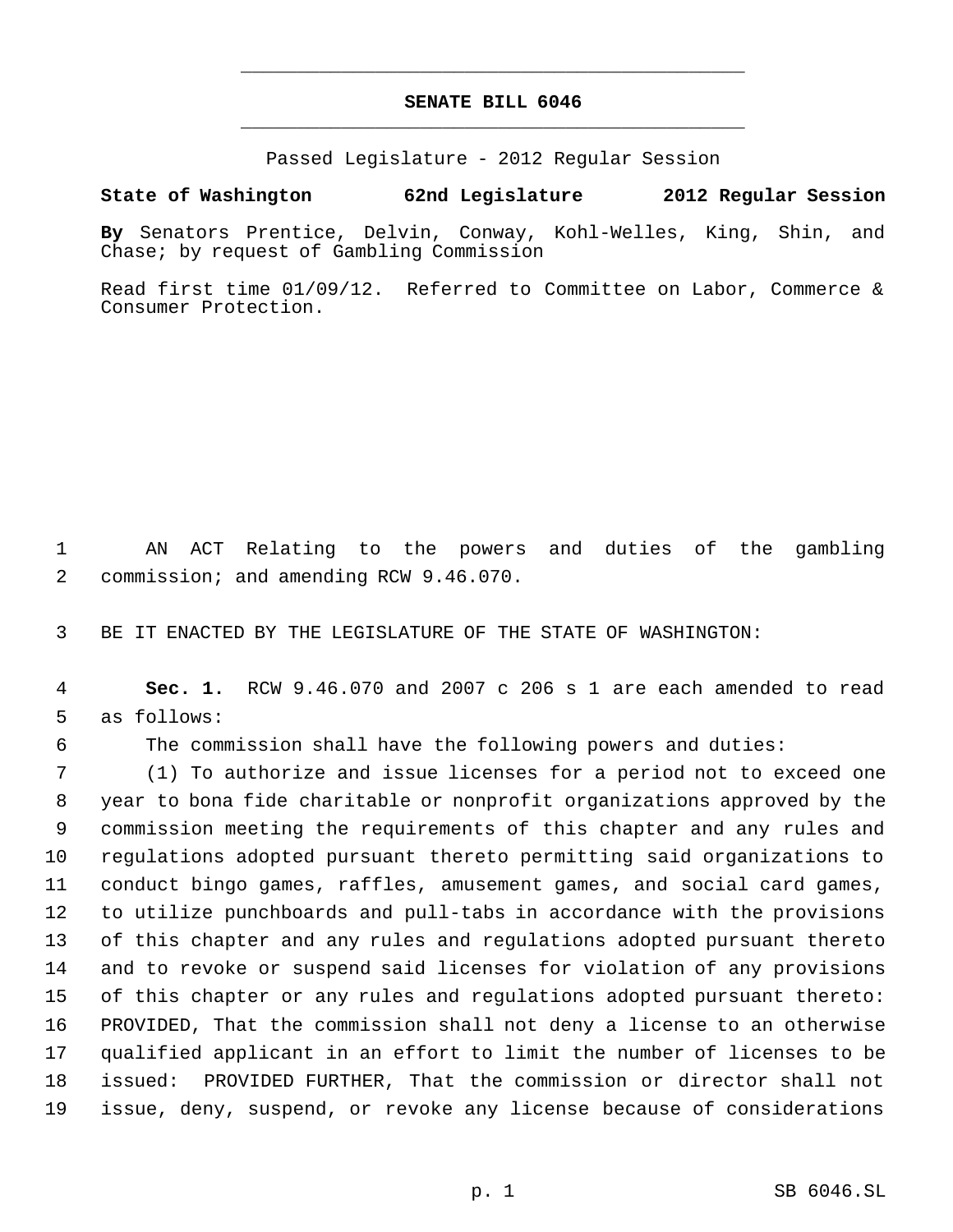of race, sex, creed, color, or national origin: AND PROVIDED FURTHER, That the commission may authorize the director to temporarily issue or suspend licenses subject to final action by the commission;

 (2) To authorize and issue licenses for a period not to exceed one year to any person, association, or organization operating a business primarily engaged in the selling of items of food or drink for consumption on the premises, approved by the commission meeting the requirements of this chapter and any rules and regulations adopted pursuant thereto permitting said person, association, or organization to utilize punchboards and pull-tabs and to conduct social card games as a commercial stimulant in accordance with the provisions of this chapter and any rules and regulations adopted pursuant thereto and to revoke or suspend said licenses for violation of any provisions of this chapter and any rules and regulations adopted pursuant thereto: PROVIDED, That the commission shall not deny a license to an otherwise qualified applicant in an effort to limit the number of licenses to be issued: PROVIDED FURTHER, That the commission may authorize the director to temporarily issue or suspend licenses subject to final action by the commission;

 (3) To authorize and issue licenses for a period not to exceed one year to any person, association, or organization approved by the commission meeting the requirements of this chapter and meeting the requirements of any rules and regulations adopted by the commission pursuant to this chapter as now or hereafter amended, permitting said person, association, or organization to conduct or operate amusement games in such manner and at such locations as the commission may determine. The commission may authorize the director to temporarily issue or suspend licenses subject to final action by the commission;

 (4) To authorize, require, and issue, for a period not to exceed one year, such licenses as the commission may by rule provide, to any person, association, or organization to engage in the selling, distributing, or otherwise supplying or in the manufacturing of devices for use within this state for those activities authorized by this chapter. The commission may authorize the director to temporarily issue or suspend licenses subject to final action by the commission;

 (5) To establish a schedule of annual license fees for carrying on specific gambling activities upon the premises, and for such other activities as may be licensed by the commission, which fees shall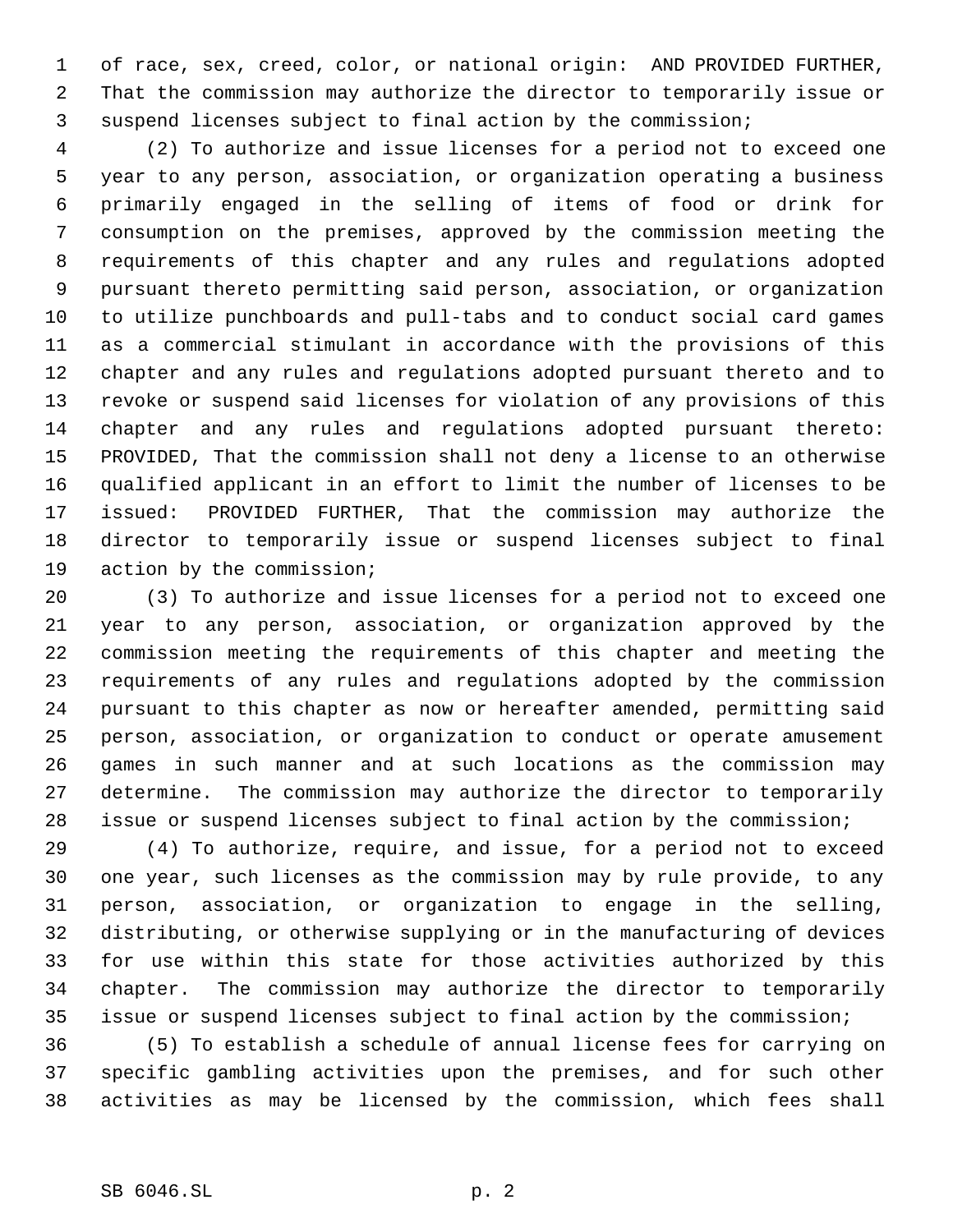provide to the commission not less than an amount of money adequate to cover all costs incurred by the commission relative to licensing under this chapter and the enforcement by the commission of the provisions of this chapter and rules and regulations adopted pursuant thereto: PROVIDED, That all licensing fees shall be submitted with an application therefor and such portion of said fee as the commission may determine, based upon its cost of processing and investigation, shall be retained by the commission upon the withdrawal or denial of any such license application as its reasonable expense for processing the application and investigation into the granting thereof: PROVIDED FURTHER, That if in a particular case the basic license fee established by the commission for a particular class of license is less than the commission's actual expenses to investigate that particular application, the commission may at any time charge to that applicant such additional fees as are necessary to pay the commission for those costs. The commission may decline to proceed with its investigation and no license shall be issued until the commission has been fully paid therefor by the applicant: AND PROVIDED FURTHER, That the commission may establish fees for the furnishing by it to licensees of identification stamps to be affixed to such devices and equipment as required by the commission and for such other special services or programs required or offered by the commission, the amount of each of these fees to be not less than is adequate to offset the cost to the commission of the stamps and of administering their dispersal to licensees or the cost of administering such other special services, 26 requirements or programs;

 (6) To prescribe the manner and method of payment of taxes, fees and penalties to be paid to or collected by the commission;

 (7) To require that applications for all licenses contain such information as may be required by the commission: PROVIDED, That all persons (a) having a managerial or ownership interest in any gambling activity, or the building in which any gambling activity occurs, or the equipment to be used for any gambling activity, or (b) participating as an employee in the operation of any gambling activity, shall be listed on the application for the license and the applicant shall certify on the application, under oath, that the persons named on the application are all of the persons known to have an interest in any gambling activity, building, or equipment by the person making such application: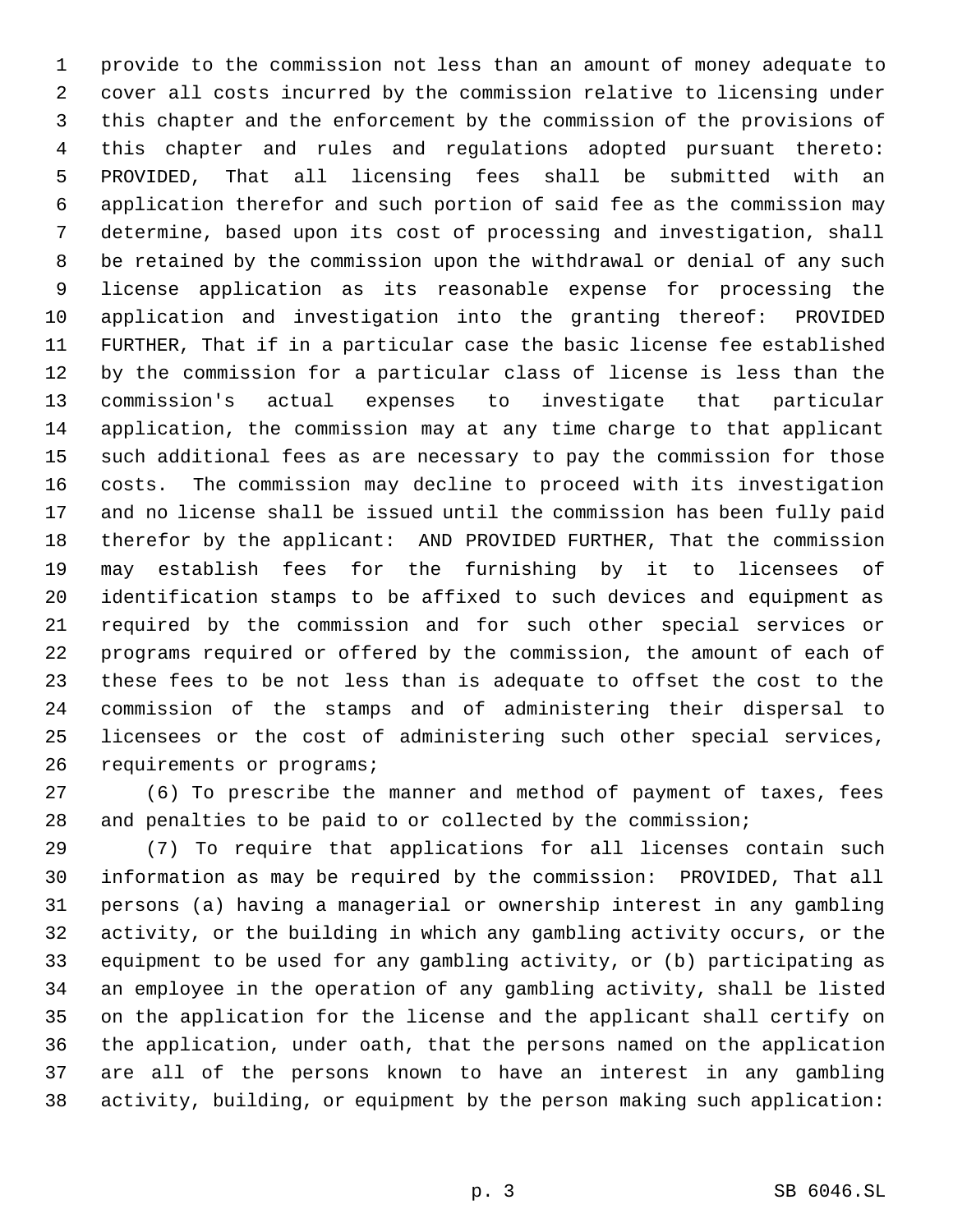PROVIDED FURTHER, That the commission shall require fingerprinting and national criminal history background checks on any persons seeking licenses, certifications, or permits under this chapter or of any person holding an interest in any gambling activity, building, or equipment to be used therefor, or of any person participating as an employee in the operation of any gambling activity. All national criminal history background checks shall be conducted using fingerprints submitted to the United States department of justice- federal bureau of investigation. The commission must establish rules to delineate which persons named on the application are subject to national criminal history background checks. In identifying these persons, the commission must take into consideration the nature, character, size, and scope of the gambling activities requested by the 14 persons making such applications;

 (8) To require that any license holder maintain records as directed by the commission and submit such reports as the commission may deem necessary;

 (9) To require that all income from bingo games, raffles, and amusement games be recorded and reported as established by rule or regulation of the commission to the extent deemed necessary by considering the scope and character of the gambling activity in such a manner that will disclose gross income from any gambling activity, amounts received from each player, the nature and value of prizes, and 24 the fact of distributions of such prizes to the winners thereof;

 (10) To regulate and establish maximum limitations on income derived from bingo. In establishing limitations pursuant to this subsection the commission shall take into account (a) the nature, character, and scope of the activities of the licensee; (b) the source of all other income of the licensee; and (c) the percentage or extent to which income derived from bingo is used for charitable, as distinguished from nonprofit, purposes. However, the commission's powers and duties granted by this subsection are discretionary and not mandatory;

 (11) To regulate and establish the type and scope of and manner of conducting the gambling activities authorized by this chapter, including but not limited to, the extent of wager, money, or other thing of value which may be wagered or contributed or won by a player in any such activities;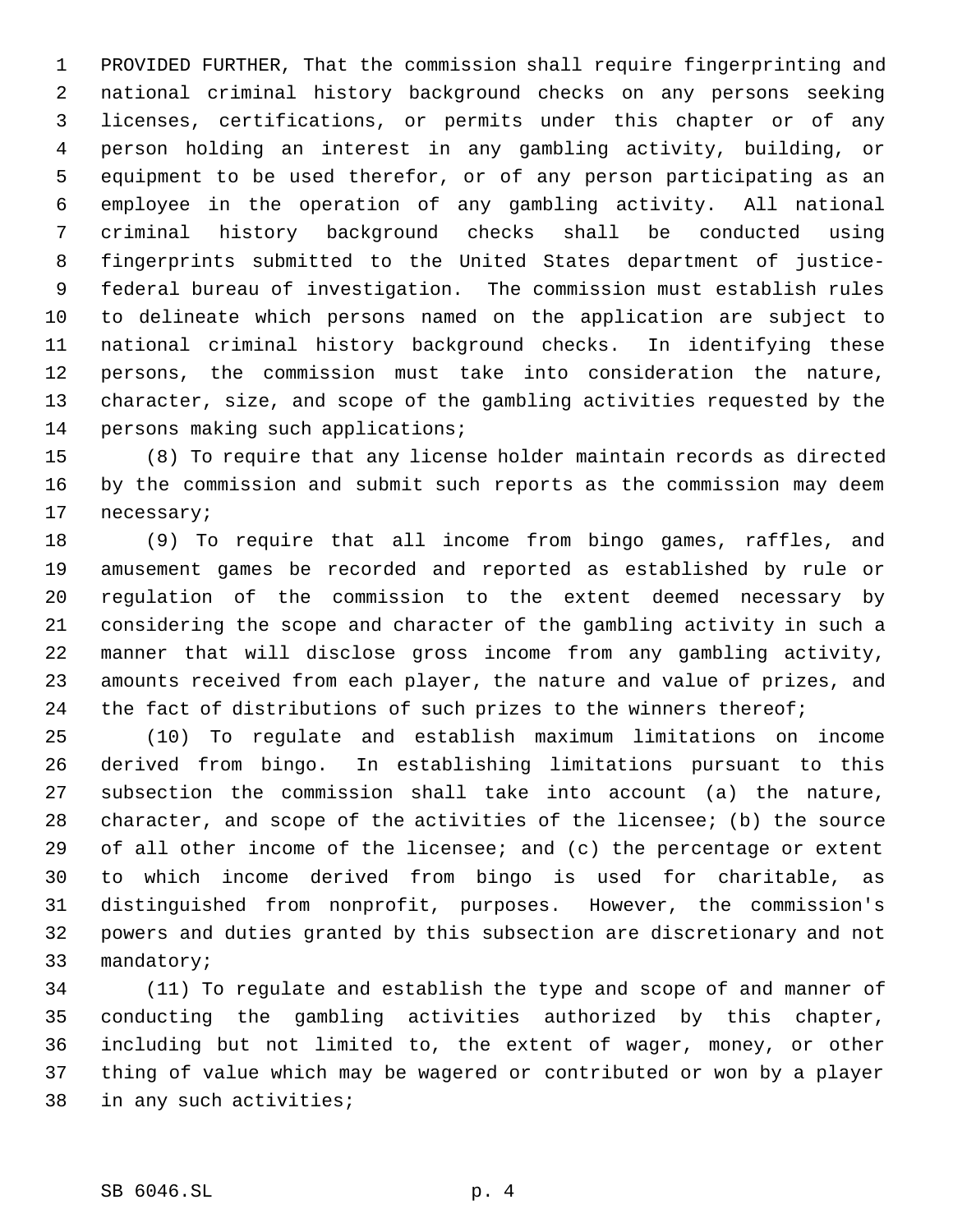(12) To regulate the collection of and the accounting for the fee which may be imposed by an organization, corporation, or person licensed to conduct a social card game on a person desiring to become a player in a social card game in accordance with RCW 9.46.0282;

 (13) To cooperate with and secure the cooperation of county, city, and other local or state agencies in investigating any matter within the scope of its duties and responsibilities;

 (14) In accordance with RCW 9.46.080, to adopt such rules and regulations as are deemed necessary to carry out the purposes and provisions of this chapter. All rules and regulations shall be adopted 11 pursuant to the administrative procedure act, chapter 34.05 RCW;

 (15) To set forth for the perusal of counties, city-counties, cities and towns, model ordinances by which any legislative authority thereof may enter into the taxing of any gambling activity authorized by this chapter;

 (16)(a) To establish and regulate a maximum limit on salaries or wages which may be paid to persons employed in connection with activities conducted by bona fide charitable or nonprofit organizations and authorized by this chapter, where payment of such persons is allowed, and to regulate and establish maximum limits for other expenses in connection with such authorized activities, including but not limited to rent or lease payments. However, the commissioner's powers and duties granted by this subsection are discretionary and not mandatory.

 (b) In establishing these maximum limits the commission shall take into account the amount of income received, or expected to be received, from the class of activities to which the limits will apply and the amount of money the games could generate for authorized charitable or nonprofit purposes absent such expenses. The commission may also take into account, in its discretion, other factors, including but not limited to, the local prevailing wage scale and whether charitable purposes are benefited by the activities;

 (17) To authorize, require, and issue for a period not to exceed one year such licenses or permits, for which the commission may by rule provide, to any person to work for any operator of any gambling activity authorized by this chapter in connection with that activity, or any manufacturer, supplier, or distributor of devices for those activities in connection with such business. The commission may